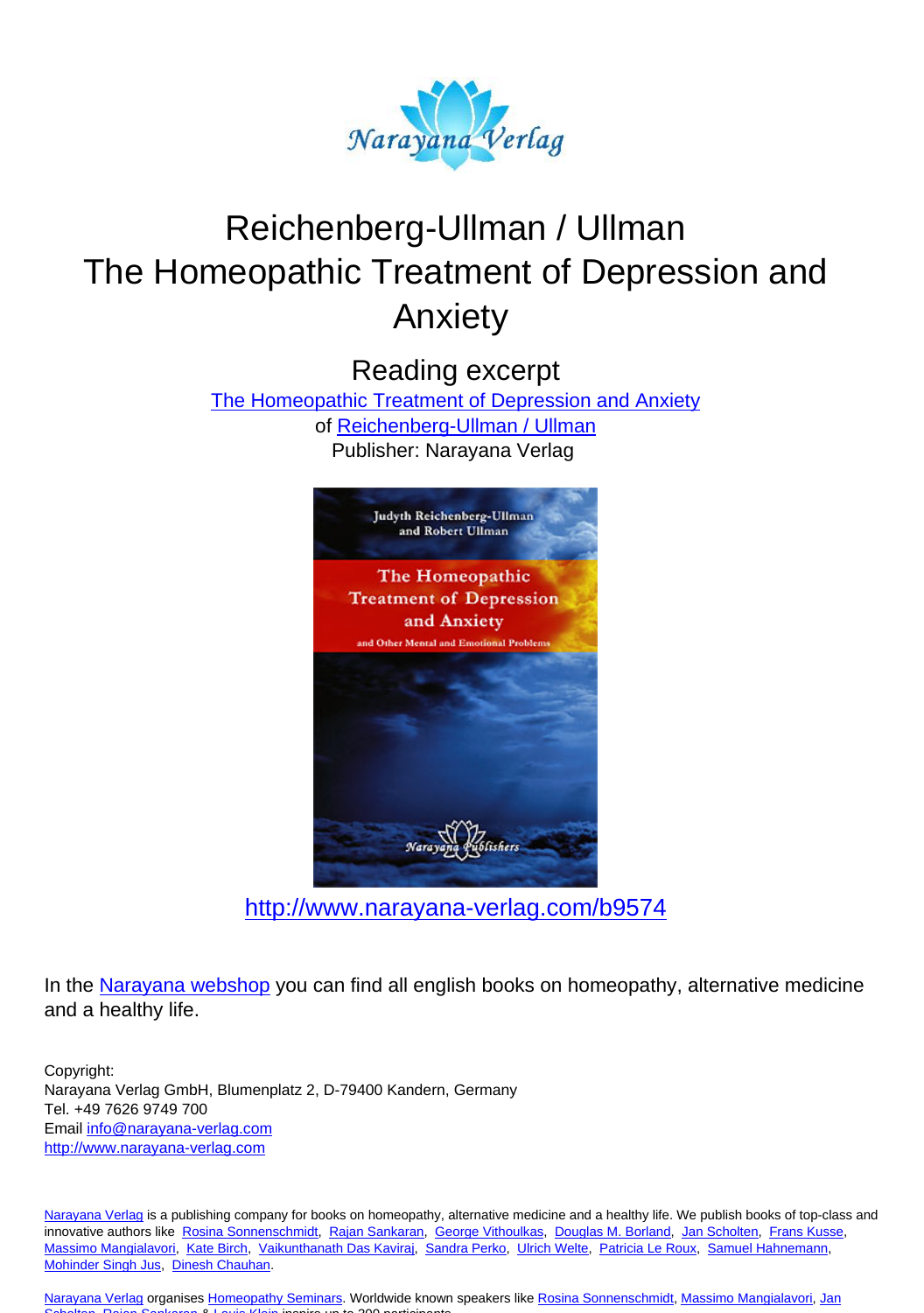# **Contents**

| <b>PART I: Prevalence and Conventional Treatment of</b><br><b>Depression, Anxiety and Bipolar Disorder</b> |
|------------------------------------------------------------------------------------------------------------|
| 1. A Society of Mental and Emotional Imbalance 2                                                           |
| 2. Antidepressants, Anti-Anxiety Medications,<br>Antipsychotics and Mood Stabilizers  14                   |
|                                                                                                            |
| 4. A Matter of Personal Choice 31                                                                          |
| <b>PART II: Homeopathy: An Effective Answer for Depression</b>                                             |
| 5. What Is Homeopathy and How Does It Work?36                                                              |
| Different Medicines for Different People  49<br>6.                                                         |
| Why Choose Homeopathy to Treat Depression?53<br>7.                                                         |
| How Is Homeopathy Different from Conventional<br>8.                                                        |
| 9. What You Need to Know About Homeopathic                                                                 |
| 10. Practical Tips to Deal with Depression, Anxiety and                                                    |
| 11. The Interface Between Homeopathy and a<br>Conventional Approach to Mental Health76                     |
| <b>PART III: Successful Homeopathic Treatment of</b><br><b>Depression: Our Patients' Stories</b>           |
|                                                                                                            |
| 13. I've Been Depressed Forever 92                                                                         |
| 14. Life Is Just Too Much to Handle! 100                                                                   |
| 15. Alone on a Distant Island 110                                                                          |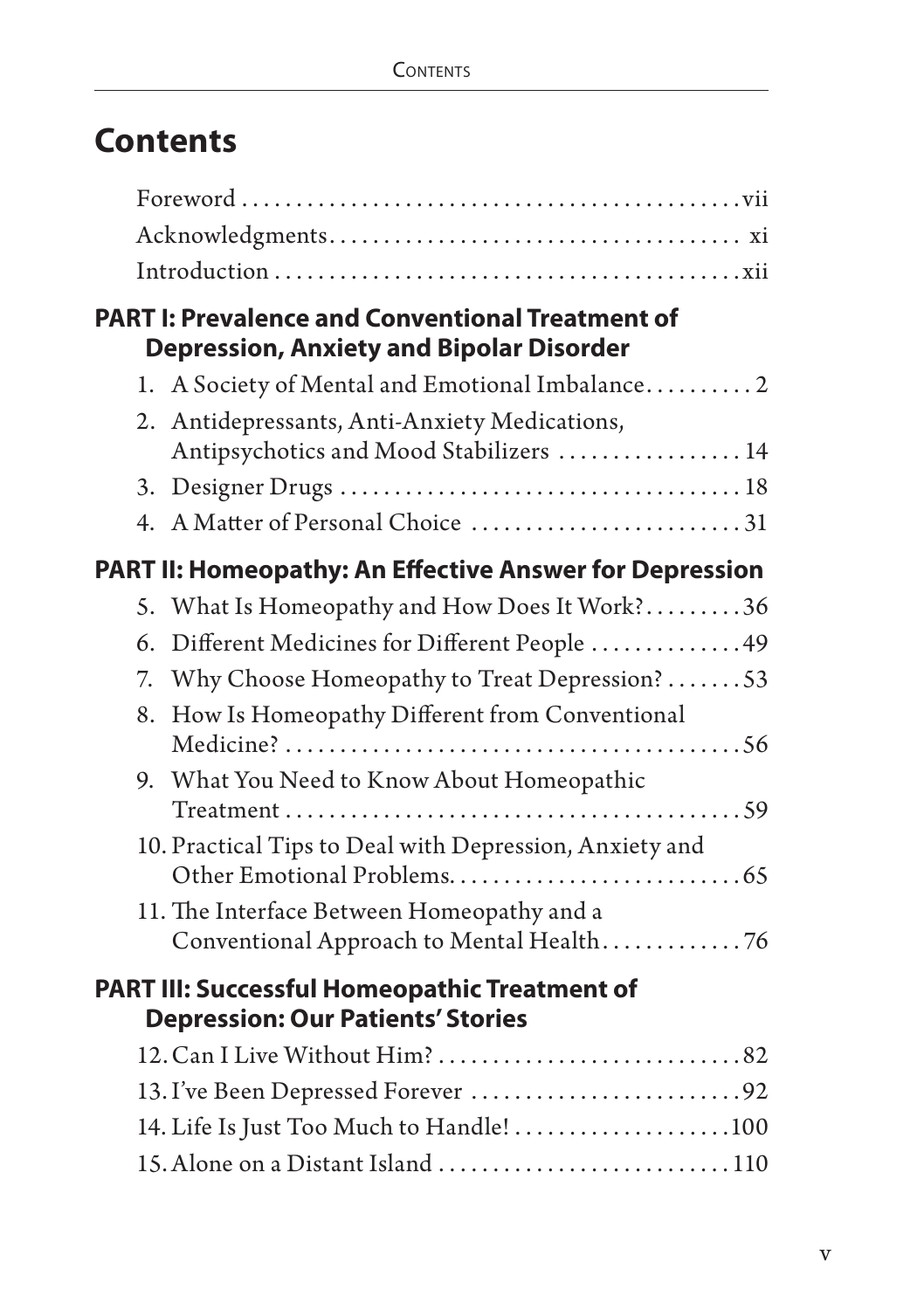| 16. Worthless and Without Purpose118 |  |
|--------------------------------------|--|
| 17. The Challenges of Growing Up123  |  |

#### **PART IV: Homeopathic Treatment of Other Mental and Emotional Problems**

| 18. Nervous, Sleepless and Full of Worry 134 |
|----------------------------------------------|
|                                              |
|                                              |
| 21. Way Up and Way Down159                   |
|                                              |
|                                              |
| 24. Painful Memories That Won't Quit 197     |
| 25. A Case of Mistaken Identity206           |
| 26. The Wild World of Hormones 213           |

## **PART V: Now That You Know About Homeopathy**

| 27. The Questions People Most Commonly Ask About |
|--------------------------------------------------|
| Homeopathic Treatment226                         |
| 28. Homeopathy: Medicine for the Millennium 231  |

## **Appendix:**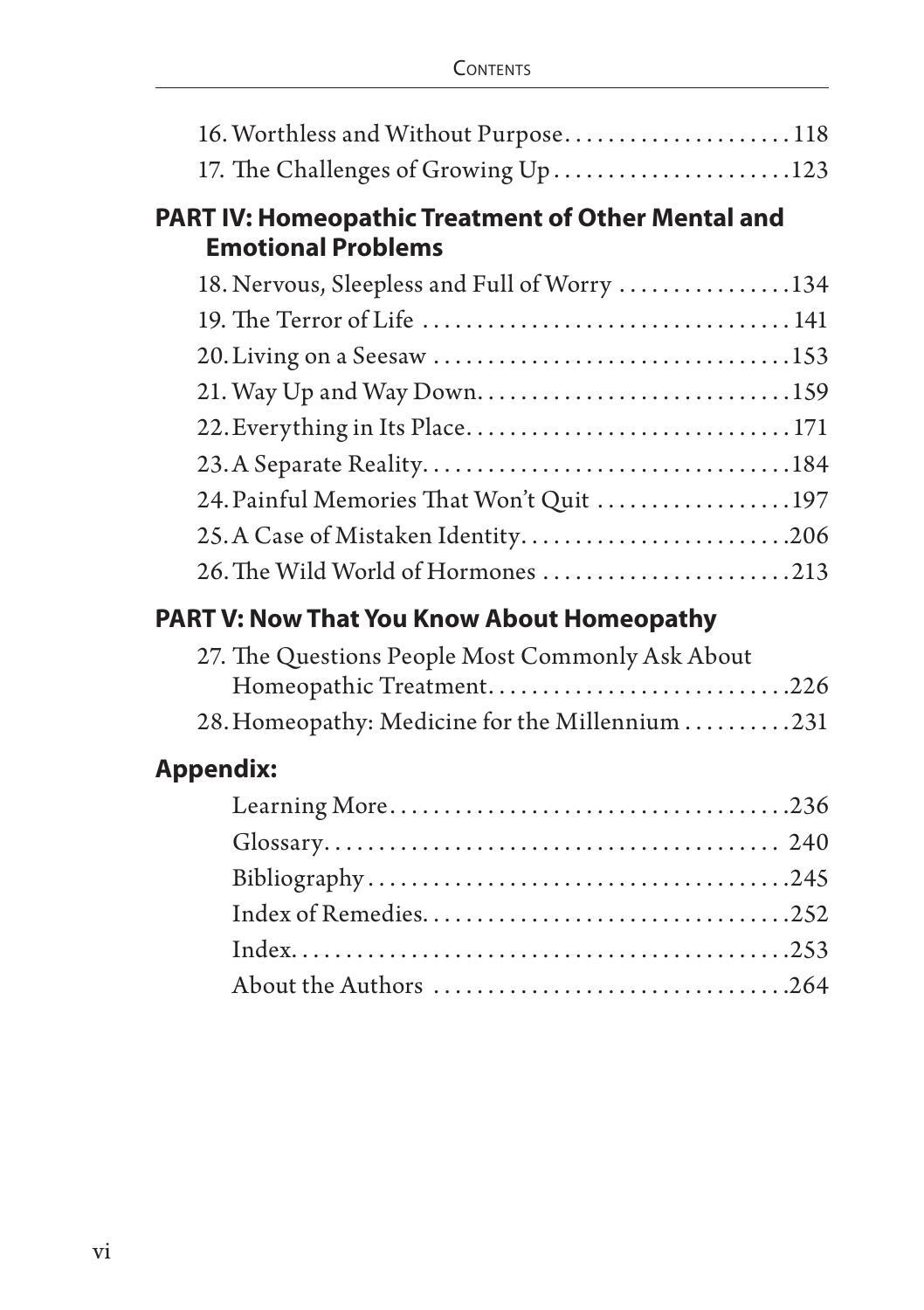## **Foreword**

This revised edition of *Prozac-Free* is indeed a most welcome and needed addition to the growing number of homeopathic books published in recent years. *Prozac-Free* and *Ritalin-Free Kids*, the Ullmans' previous bestseller, are among the best books that focus exclusively on the psychiatric applications of homeopathy.

Judyth Reichenberg-Ullman and Robert Ullman are the perfect people to write this book. Licensed naturopathic physicians boardcertified in homeopathic medicine, they bring to their readers over thirty years of experience as homeopaths, as well as over thirtyfive years as mental health professionals. I met Judyth and Robert at the beginning of their careers in homeopathy and at the same time that they met each other. Since then they have become among the best known and respected authors and teachers in the North American homeopathic community. They have a special talent for sharing their knowledge and love of homeopathy in a down-toearth, easy-to-understand style. The Ullmans' mission is to make homeopathy accessible, comprehensible and available to the general public and the professional community as well as to raise the standards of homeopathic education and practice.

I am a psychiatrist and homeopath. I am called often by those wishing to know if this or that mental or emotional problem their own or that of a family member or friend — can be helped by homeopathy. Is there a recommended book that can be read prior to making an appointment? Unfortunately, until now, I have had to recommend books that are not quite suitable. Finally a book has been written to which I can refer those seeking alternatives to psychiatric pharmaceutical drugs, and I have been given the honor of writing its foreword.

The case histories which comprise the largest portion of this book are wonderful examples of how homeopathy has helped people with mental, emotional, behavioral, and personality disorders. To the reader with no prior experience with homeopathy, the cases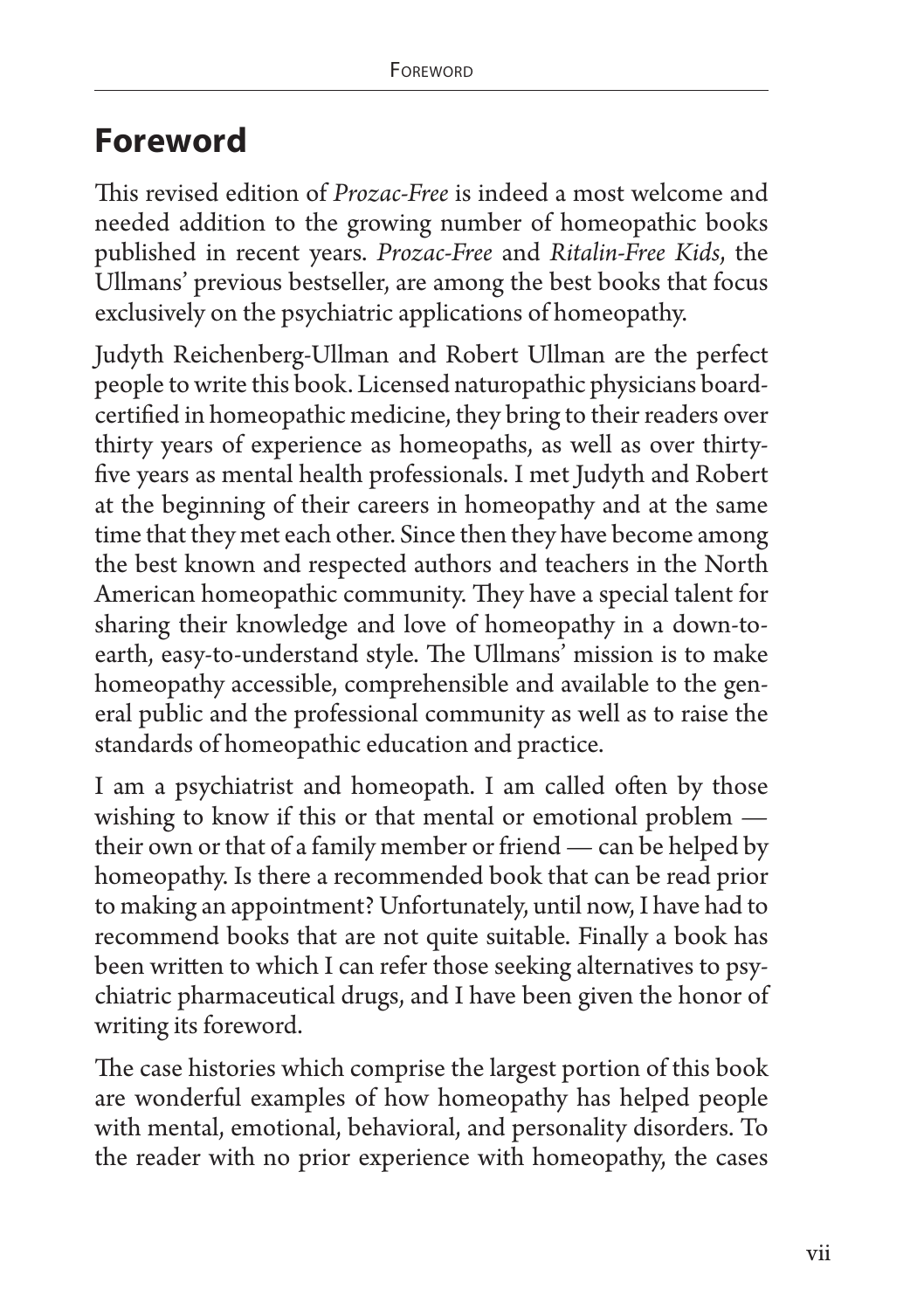presented may seem implausibly miraculous. Results like these with harmless, highly dilute medicines? Yes. If we could ask other well-trained, experienced homeopaths if they also see these kinds of results, every one of them would say, "Yes, this is what happens when you give the correct homeopathic medicine." In my thirty years as a psychiatrist I have found over and over again that nothing can match homeopathy in efficacy for treating mental and emotional illness when the provider of homeopathic treatment is a well-trained and competent classical homeopath.

Why has it taken so long for homeopathy to break out of the fringes of medicine into the mainstream in the United States when it is already an acknowledged medical art in Europe, Latin America and India? The reasons are undoubtedly complex. One might say that no movement can enter the cultural mainstream which is itself not compatible with the spirit of the times, the Zeitgeist. An excessively strong materialistic bias in American science and medicine has been a big factor. The weakening of the deathgrip which mechanistic materialism has had on the scientific and intellectual community coupled with the growing popularity of vitalistic ideas has allowed homeopathy to come out of isolation. And, incredibly, at the same time homeopathy has been blessed by the world-wide emergence of brilliant teachers. This has allowed many contemporary classical homeopaths to broaden and deepen their knowledge at an astonishingly rapid pace and to aspire to (and obtain) excellent results like those described by the Ullmans in their books. This book draws wonderfully on the "new homeopathy", if I may coin a phrase to distinguish it from nineteenth century theory and practice, in its deep and penetrating insight into patients and in discerning the appropriate medicines for them.

The new homeopathy probes with great depth and accuracy into the nitty gritty of the patient's difficulties. The reader may note that there is no psychiatric or psychological jargon in the homeopathic analysis. The patient is described and understood in his or her own terms. One must understand the patient correctly and in-depth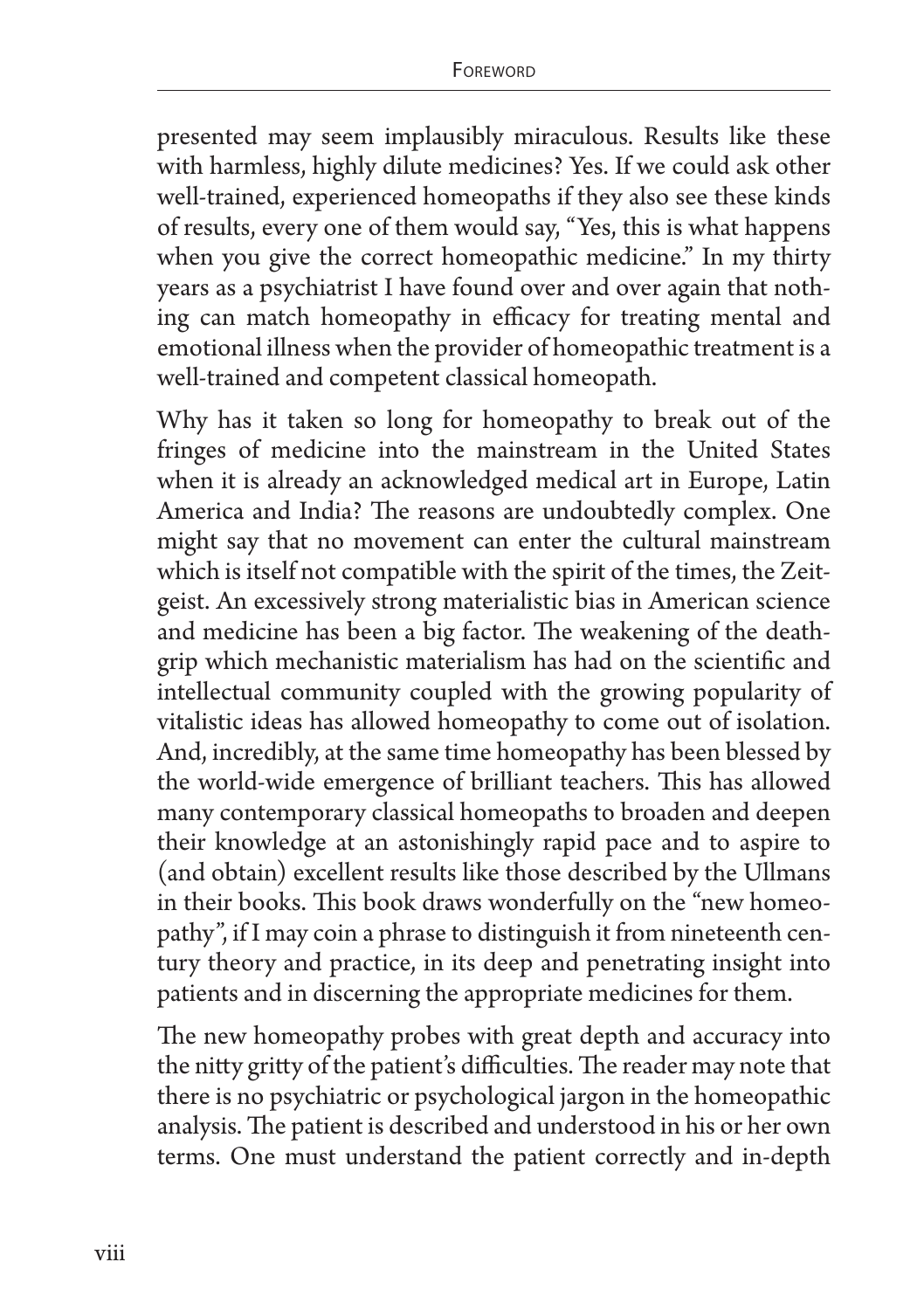based on what one hears and sees. The patient's suffering must be translated into the language of homeopathy in order to find a correct medicine. The homeopath must honor the patient's unique expression of self. Doing otherwise is to flirt with failure.

Although homeopathy can produce dramatic results with many psychiatric patients, let's not toss out the baby with the bath water. As a medical doctor, psychiatrist and homeopath, I haven't thrown away my prescription pad. Psychopharmaceutical drugs remain indispensable in many situations. Though my preference is to use homeopathy for every patient, the concurrent, continued use of prescription medications may be necessary, at least temporarily and sometimes permanently. Even in those cases where we cannot take the patient off psychiatric drugs, we usually can reduce the dosage and thereby decrease uncomfortable side effects, while at the same time producing real improvements in functioning.

Homeopathic treatment of mental and emotional disorders characteristically results in an increase in vitality, self-perception, selfknowledge and feelings of well-being. Homeopathy, if practised on a wide scale, has great promise as a social psychiatry. If practised in the prison system, recidivism could be greatly decreased. Perpetrators and victims of domestic violence respond well to homeopathic treatment. The antisocial behaviors of those adolescents and children who disrupt the classroom could be eliminated if homeopathy were as easily available as Ritalin. One needs merely to extrapolate from the remarkable case histories presented in this book to imagine the possibilities for social transformation with the widespread application of homeopathy to the mental, emotional and personality disorders that are the direct and indirect causes of most of the unhappiness on our planet.

This book is far more than an introduction to psychiatric homeopathy. Professional homeopaths will find it immensely useful and stimulating; the authors have presented many unusual medicines which are straight from the cutting edge of the theory and practice of the new homeopathy. Psychiatrists, psychologists, social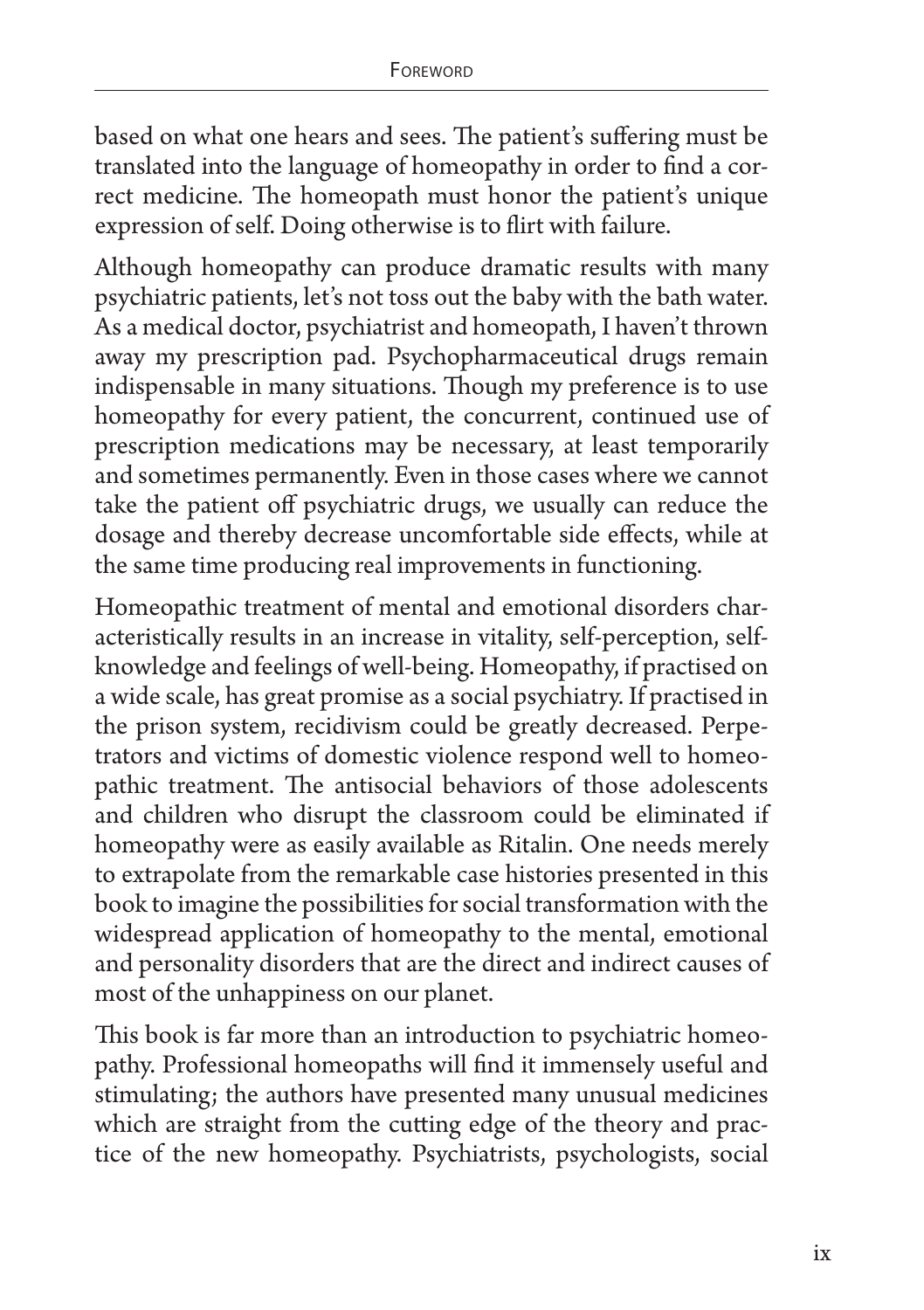workers and other psychotherapists may discover an alternative to conventional drugs for those of their clientele who need medication. Homeopathic treatment does not replace psychotherapy. Psychotherapists who refer to homeopaths will not only be astonished by the relief of distress afforded by homeopathic treatment but pleased by the enhancement of therapy. Homeo-pathy results in increased self-perception and deeper insight which enables therapy to progress far more rapidly and effectively. These remarkable medicines seem to break the "resistance" to therapy. Homeopathic treatment removes depression, anxiety, delusions, dissociation and other symptoms so that therapy can do what it really does best: promote growth and development through self knowledge.

Homeopathy is a gift for those who wish to understand themselves more deeply, remove negativity, and live more expansively in love and creativity. Homeopathy, exquisitely gentle yet incredibly powerful, is for those who understand that the golden hammer opens the iron door.

Michael K. Glass, M.D.

*Ithaca, New York*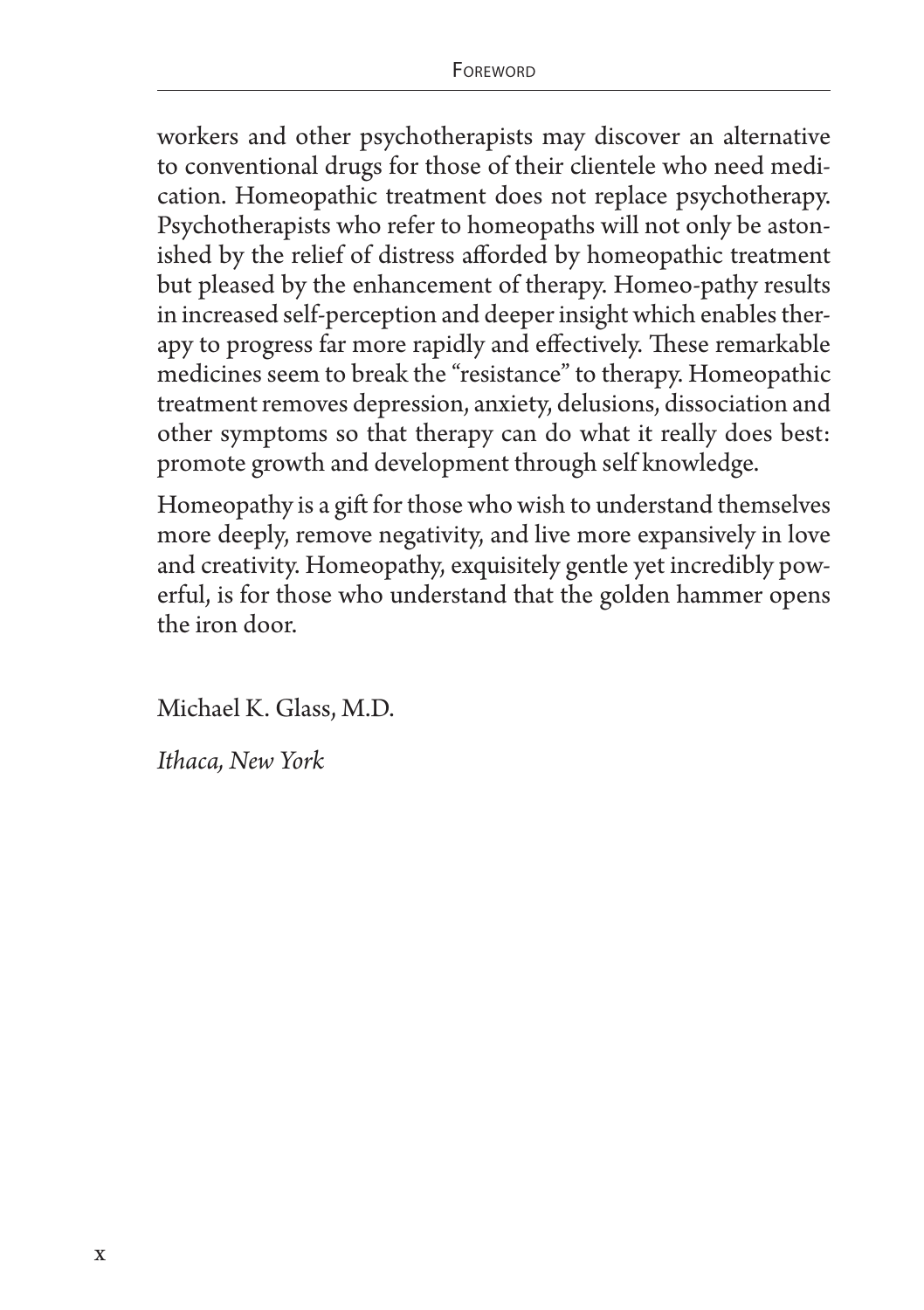# **Acknowledgments**

We thank our teachers, particularly Dr. Rajan Sankaran, who has informed, inspired, and revitalized our homeopathic practice since we began studying with him in 1993. It is thanks to his brilliant guidance that we have been able to prescribe medicines we had never considered, or even known of, with such dramatic results.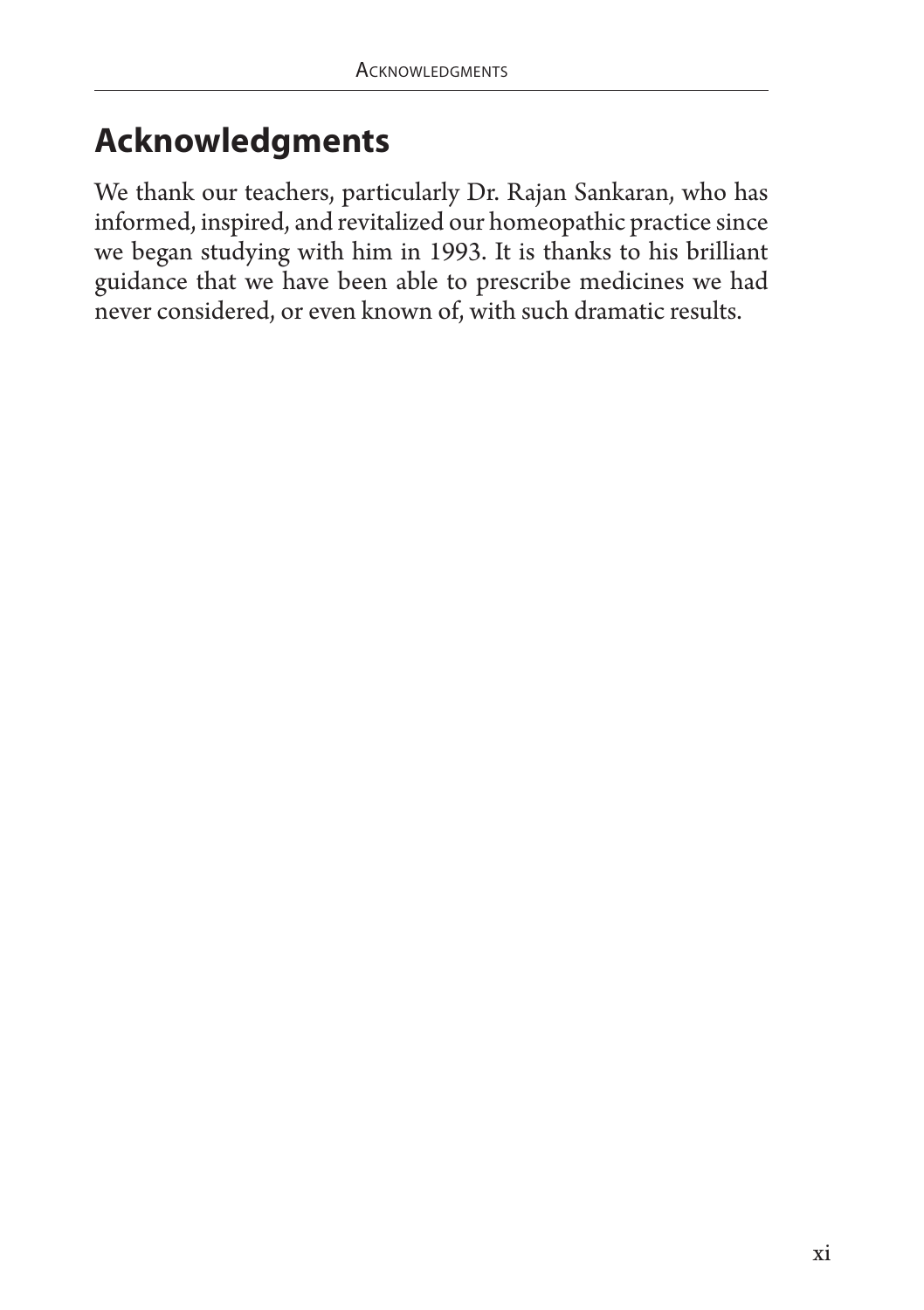## **Introduction**

#### **A Better Answer for a Happier World**

We do not live in a happy society. An astounding number of individuals rely on prescription medication, as you will see as you read further in our book, to keep their thoughts positive and their moods stable. Contemporary, highly technological life is complex, fast-moving, quickly changing and highly unpredictable. The common wisdom is that it is necessary, simply a matter of course, to take pharmaceutical uppers, downers, or whatever is needed to remain on an even keel. What if we told you that there is another type of medicine, one that is safe, long-lasting, deep-acting, highly affective, and has the potential to alleviate your physical problems as well as your depression? A medicine that is inexpensive, individualized to your unique symptoms, and one which you need to take only infrequently. One that produces significant positive changes with more frequency than Prozac or other conventional medications. And what if we shared with you the true experiences of others who were depressed but who now feel very well thanks to this medicine? Would you consider a different alternative? We hope so! This is our reason for writing this book and has been the career to which we have dedicated ourselves over the past thirty years.

Who are we to dare to suggest a natural alternative to antidepressants, especially at a time when many think that serotoninregulating drugs are the panacea for mood disorders? We are licensed naturopathic physicians board-certified in homeopathic medicine. From 1976 to 1978 Judyth was a psychiatric social worker assigned to the locked psychiatric ward of a major teaching hospital, in halfway houses, outpatient clinics and private homes. Robert has worked extensively with hospitalized psychiatric patients and developmentally-disabled children and adults. Disillusioned by the side effects and partial and temporary improvement resulting from major tranquilizers and other psychiatric medications compounded with numerous, often serious, side effects, we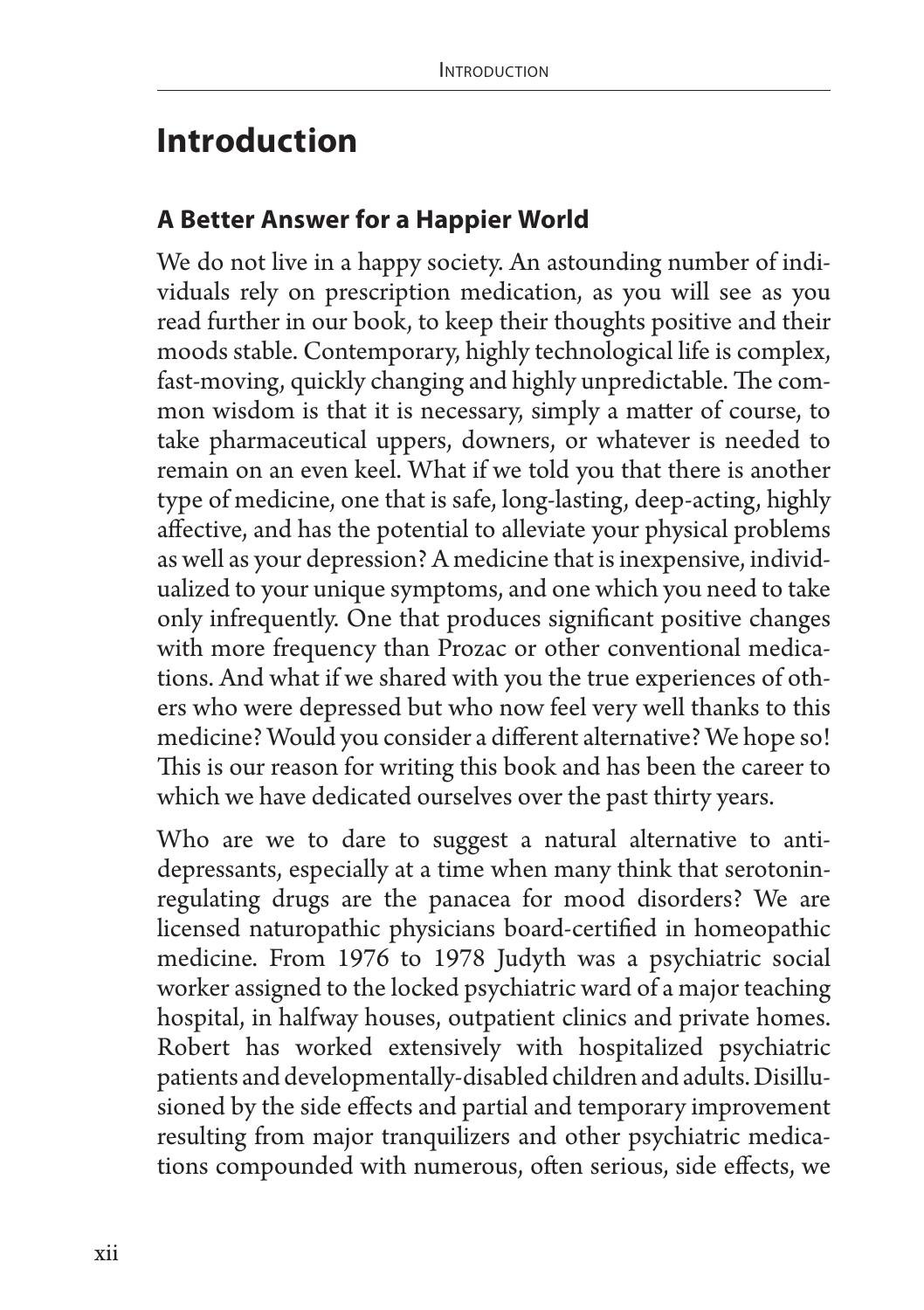became convinced that there must be a gentler and more effective solution to mental illness. Each of us came to this realization a decade before we ever met each other.

As you can see from the many patients we have treated successfully whose cases we recount in our book, we believe we have found an answer that can transform the lives of many people. We present these real, but anonymous, cases from our practice and ask you to draw your own conclusions about the effectiveness of homeopathy.

#### **Val's Success with Homeopathic Treatment for Depression**

Let us share with you the story of Val, one of thousands of patients with mental and emotional problems that we have treated over the past fifteen years. A computer programmer from Eastern Washington, Val was 38 years old when she first came to our clinic nine years ago. Discouraged and disappointed, after having put on thirty extra pounds, Val simply wanted to feel better. A starvation diet through a weight loss clinic and four mile a day walks five days a week had not been enough to shed the excess weight.

Val suffered great annoyance from her environmental and food allergies, which caused a myriad of symptoms including dizziness, a seriously stuffy nose, irritability, bloating, migraines and 4 A.M. panic attacks. Annoyance crossed over the line to misery during the spring and fall hay fever seasons when her headaches, sneezing and dizziness were constant. At the age of two, Val, never having been breast-fed, was covered with eczema from head to toe due to her sensitivity to cow's milk. Dry, chapped, bleeding, cracked skin still bothered her with some frequency. She also complained of ringing in her ears, athlete's foot, heartburn, premenstrual headaches, constipation and offensive body odor. You can easily understand why Val wanted to find a way to feel better.

"I've been depressed as long as I can remember," she shared with us. "I've had suicidal feelings about twice a month for years. I guess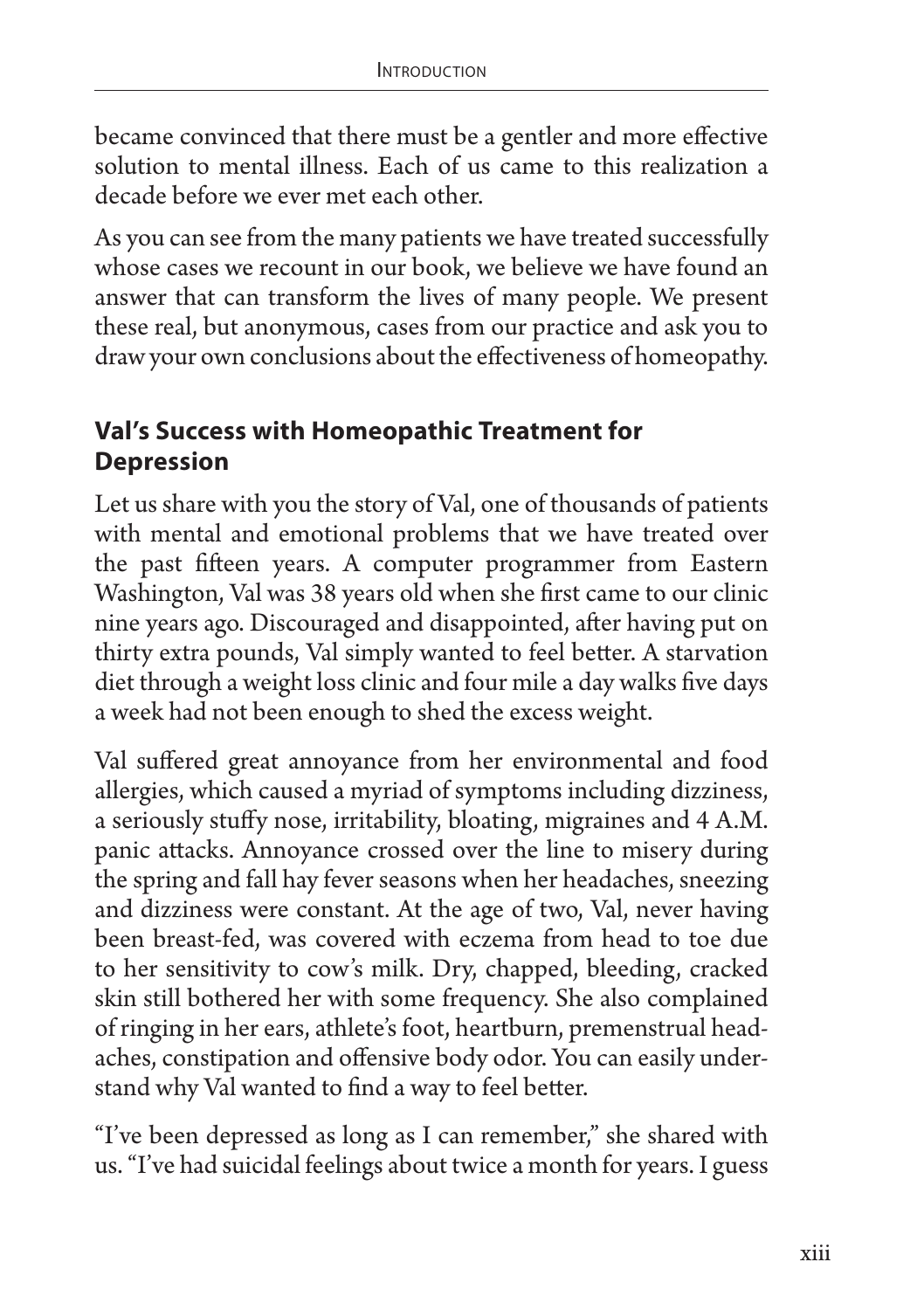I take after my mother who was on antidepressants for thirty years." Val had not realized her dream of writing children's books. She had contemplated relocating to a different city, a career change, moving to a different apartment.

Nothing she tried, including years of psychotherapy focusing on her dysfunctional family, had really made a difference. Val described her father as responsible but absent and her mother as a tyrant. A quiet child, she coped by becoming "lost in a dream world with a cast of thousands". A sensitive peacemaker, Val proved herself by achieving straight A's, being the class valedictorian, and by completing two graduate degrees. As a "loner egghead", friendships did not come easily. Nor did intimate relationships except when she fantasized about movie stars and guitar heroes. Despite her quick wit, vivid imagination, and pleasant personality, Val was unable to make deep connections with others.

Val had a nervous streak, even as an adolescent. In college her worries escalated into full-blown anxiety attacks. Uncomfortable in tight places, she preferred to wait for an empty elevator.

Val benefitted considerably from *Aurum sulphuricum* (gold sulfide). Her moods, allergies, heartburn, headaches, abdominal distress, dizziness, athlete's foot, explosive diarrhea, eczema, sinusitis and body odor all improved significantly. Others told her that she looked better. Her anxiety was much reduced and she felt more stable emotionally. We prescribed a dose of the medicine on an average of once every four to six months.

As we came to know and understand her better, Val confided that her biggest issues were despair about feeling she had failed in her career, doubt of her ability to survive, and a disconnectedness from others. After four years of periodic visits, Val described herself as "happier than I've been in years. I'm back to writing and researching. I have no suicidal thoughts. I get up in the morning and I'm happy to be alive. I'm amazed. I'm feeling so much better emotionally. I'm sleeping well and I'm having no anxiety attacks."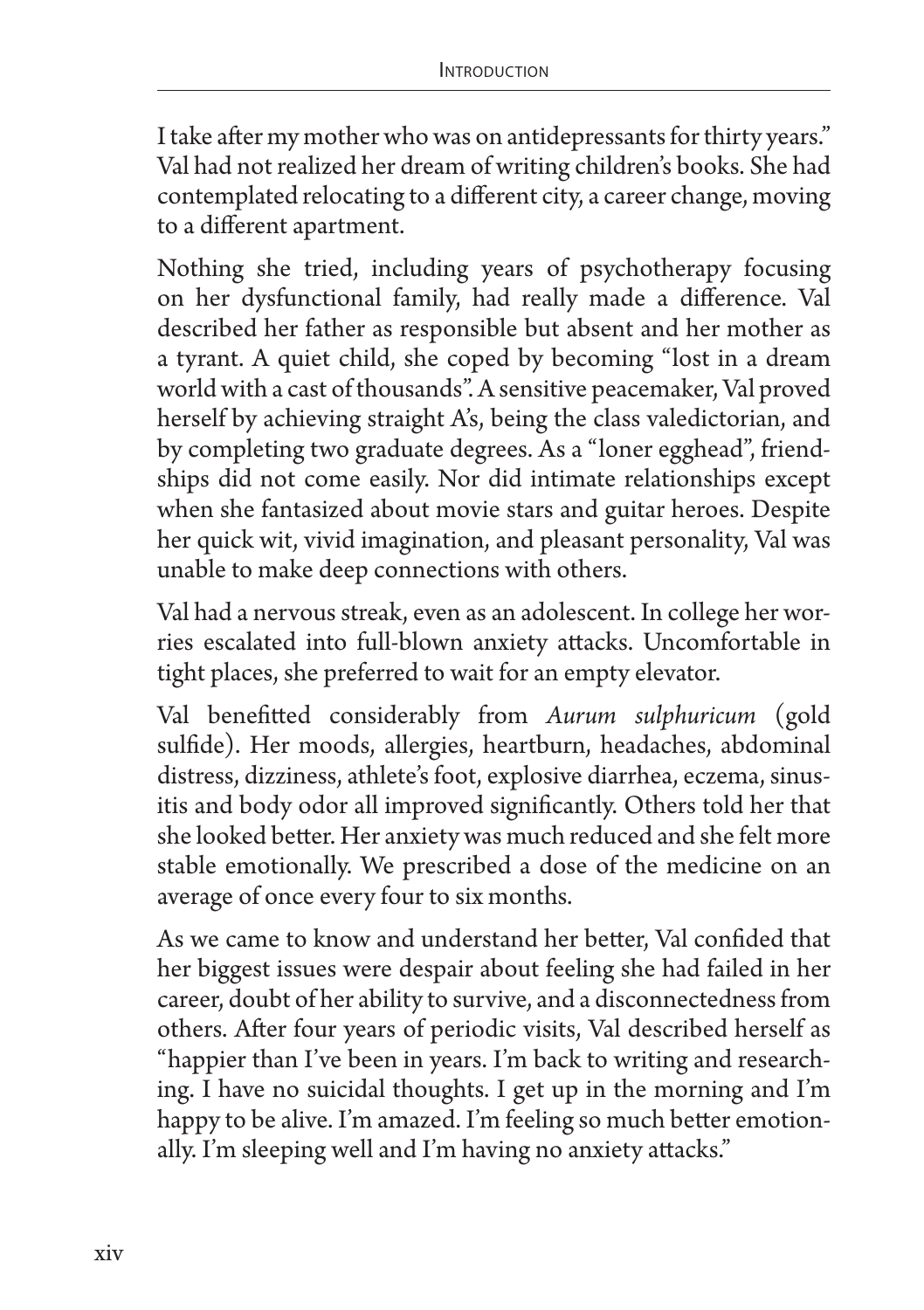As homeopaths do, we continually tried to delve more deeply into Val's state. "Part of my problem in defining myself", she shared, "is that I don't know what I feel. In childhood I learned not even to think. I didn't really develop an identity until I was in college." She also mentioned her terrible constipation as a child. This led to finely tune the medicine even further to *Aluminum sulphuricum*  (aluminum sulfate), which has been repeated four times over the past 14 months. An excellent medicine for people who lack a clear sense of self and self-control, often as a result of being raised by a dominant parent who suppressed the child's will and individuality, this medicine also matched Val's physical symptoms very well.

Val has continued to feel progressively better. She now owns a home, which allows her to feel comfortable and secure, and is more satisfied with her work. Generally even-tempered and on an even keel, she continues to feel quite well rather than "lost in the trough" as she did prior to homeopathic treatment. She is spending more creative time on her writing and still hopes to publish her work. Val continues to work on herself and, although her life is not perfect, it is dramatically improved from when we started working together and she has not needed to resort to antidepressants. Yes, there *is* happiness and well-being without drugs. You will read many stories in our book about people who, like Val, have experienced wonderful changes in their lives from homeopathy.

## **What Makes YOU Tick?**

Despite all the scientific research regarding serotonin and other neurotransmitters, we, as homeopaths, do not believe that the human mind or body can be wrapped up into a neat little package. Given so many different manifestations and variations on unhappiness, it does not make sense to us that they can all be attributed to one cause.

Conventional wisdom in mainstream medicine is habituated to finding a finite number of categorical boxes into which you can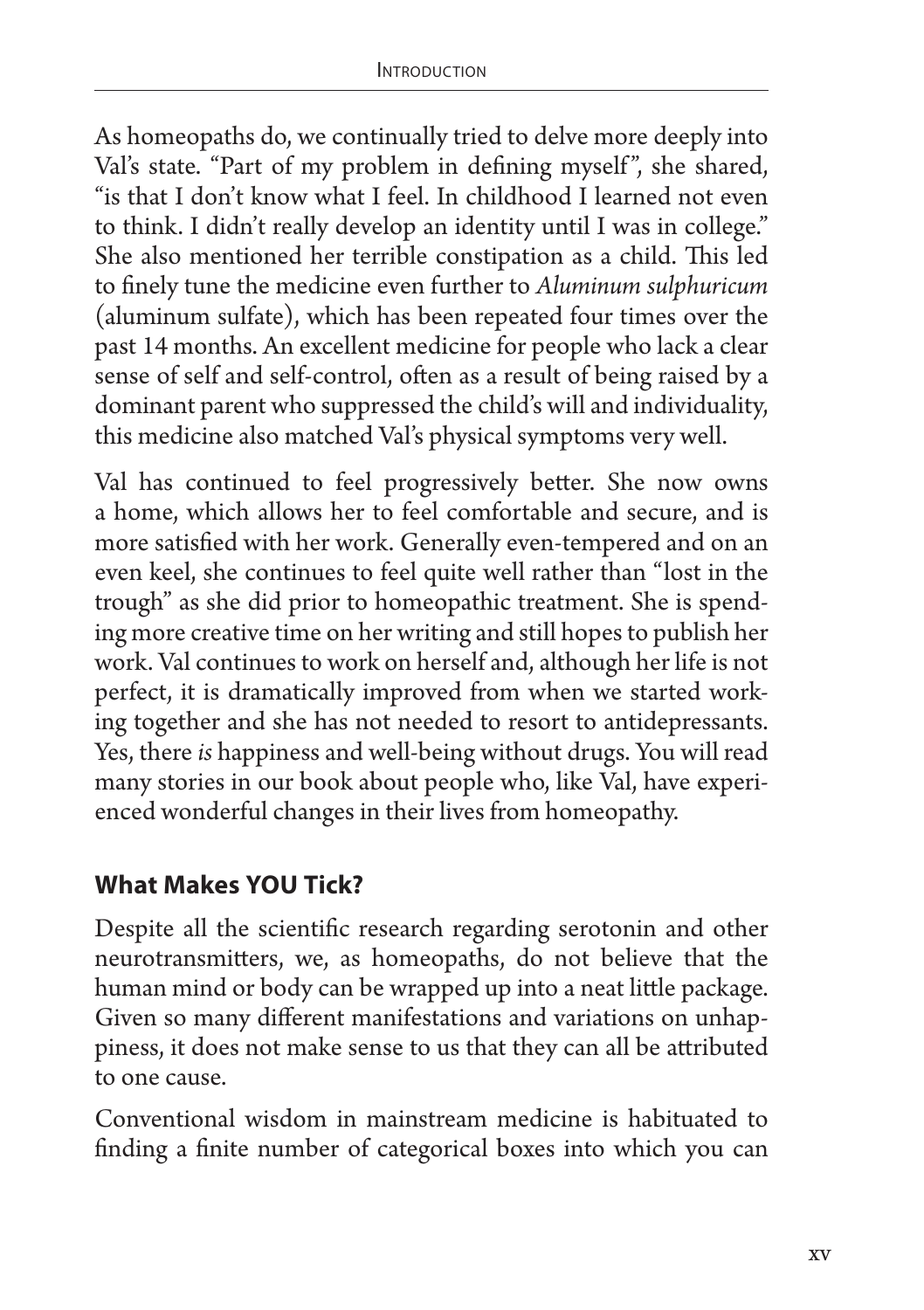potentially be placed. If you can be pigeonholed into a diagnostic box, then your doctor can find the medicine or medicines that correspond.

The problem, to our way of thinking and our clinical experience, is that this approach misses entirely the inherent uniqueness and individuality of each human being. By trying to find commonalities in people and symptoms, you might be able to narrow them down to half a dozen or fewer possible medications. The problem is that the more specialized conventional medicine has become, the more you are likely to be evaluated in pieces rather than as a whole, integrated human being.

A homeopathic practitioner, to the contrary, tries to discover just what makes you tick and why you became depressed in the first place. We do not try to fit people into a narrow range of diagnostic categories in order to prescribe one of a handful of medicines. We listen to your story, understanding that, in its own way, it is unlike any story we have every heard before, then we prescribe for you as an individual, one of nearly two thousand safe and natural homeopathic medicines.

Some of you may be perfectly satisfied taking antidepressants but we know that many of you chose to read this book because you are seeking a safe and effective alternative. We hope that it will inspire you to open your mind to another alternative, one that might bring you and others you know and love more far-reaching and lasting healing than antidepressants. Homeopathy is fascinating and complex. To prescribe effectively for depression and other serious mental and emotional problems requires years of training and experience. Homeopathy, like any type of medicine, cannot help everyone, but we estimate that a well-trained and experienced homeopathic physician or practitioner can help up to 70% of those who are committed to continuing treatment for at least one year. You are likely to feel better within four to six weeks of beginning treatment, sometimes sooner.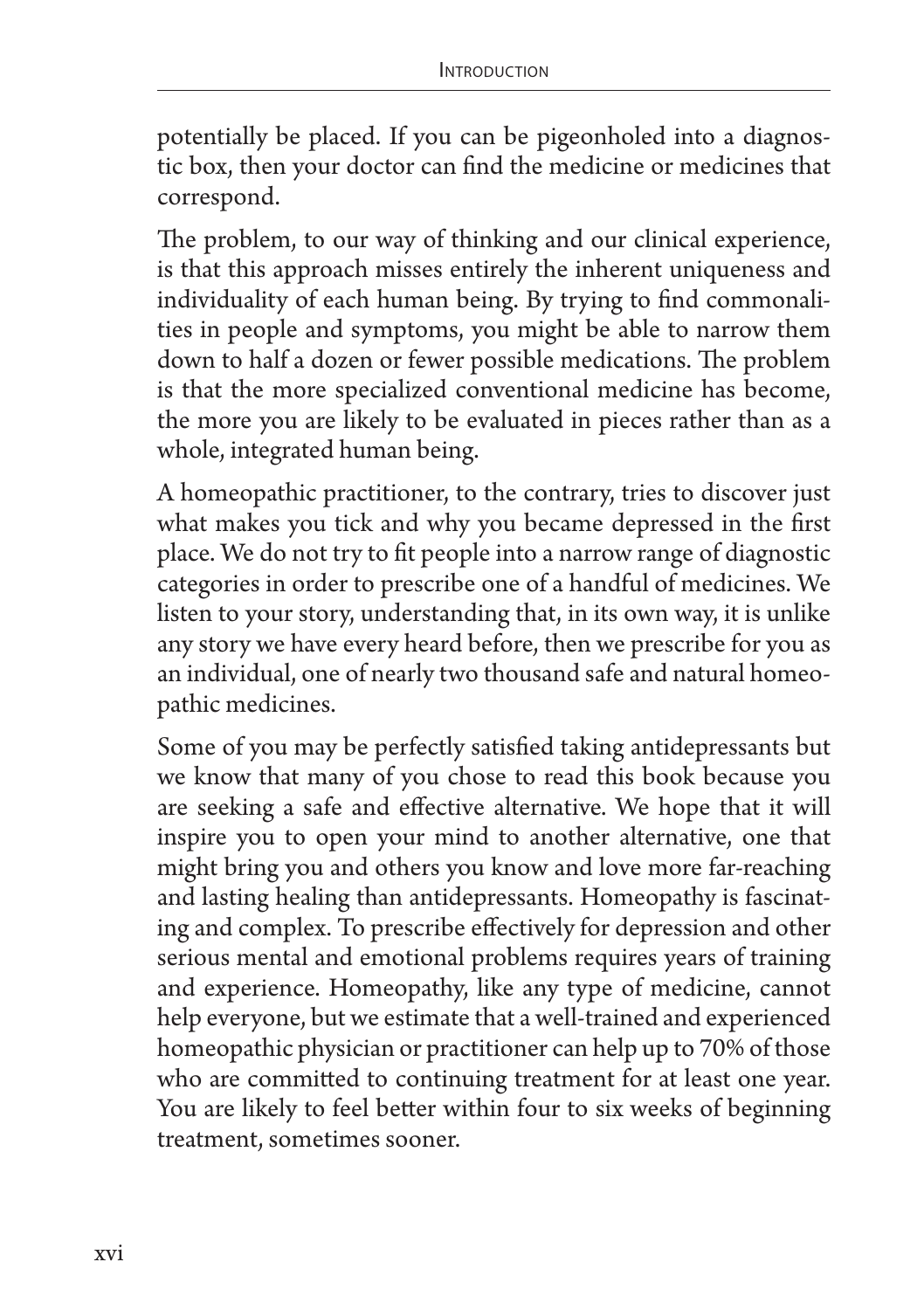If you choose to pursue homeopathy for yourself or your loved ones, do not even consider prescribing for yourself. Find a practitioner who is well-trained, highly-qualified and experienced as a homeopath, as well as seasoned in treating patients with mental and emotional issues, to help you. Then, you will be more likely to experience the positive results that we discuss in our book. Regardless of which path you choose, we wish you the very best with healing and hope that you find happiness and peace.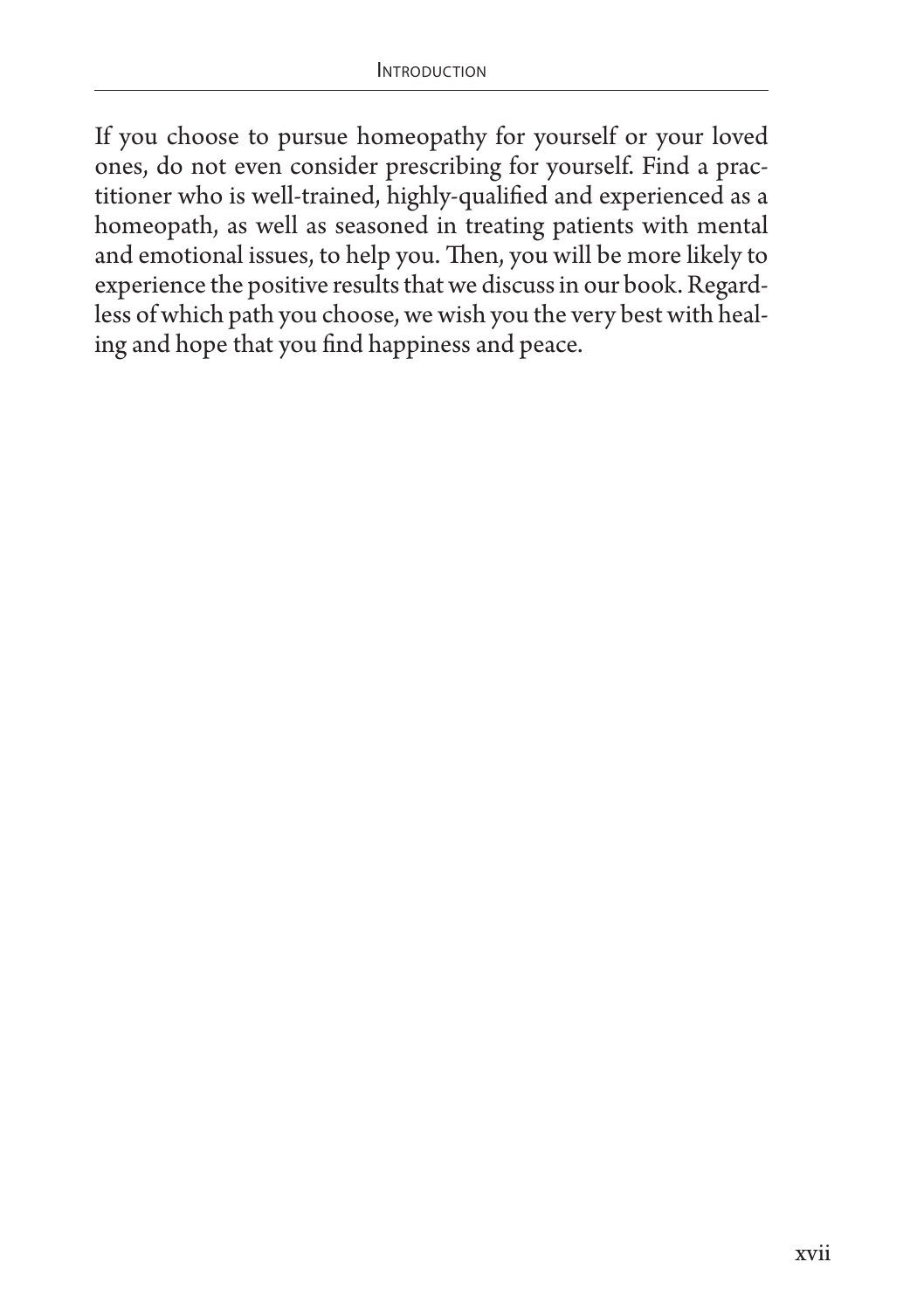# **14 Life Is Just Too Much to Handle!**

# **Lightening the Load of a Hectic Life**

We live in a busy, fast-paced, complex society — bearing the responsibilities of family, home and job. The simple life of the '40s and '50s is gone. Our highly technological world has led to more choices and decisions, often split-second. Paying the bills, keeping up with phone calls, beeper calls, faxes and e-mail. Living from paycheck to paycheck. Or, for some, having so much money that they don't know how to spend it. We are struck by how stressful the lives of children are today. Often gone from morning till night, carrying beepers so they won't miss out on anything, playing video games as fast as possible. They barely have time to grow up! Too much work, too little enjoyment and not enough heartfelt connection with other people. This is a prescription for unhappiness.

## **"A Half-Empty Kind of Guy"**

Max, forty, was burned out. A telephone-cable repair supervisor from St. Louis, he was just plain exhausted, not to mention discouraged with his life and his job requiring long hours on the road. He described himself as a simple, down-to-earth man in a hustlebustle world. Bored and overwhelmed with his job of twelve years, he also felt distant from his girlfriend. Stress at work and more stress at home. It just felt like too much. Max told us he felt like there were "two hammers beating on me at the same time".

A great hindsight critic, Max had a litany inside his head about what he could have or should have done differently. A constant second-guesser when it came to all of his perceived mistakes, he complained of below-average self-esteem. Bombarded with decision making, he based his choices on fear rather than intuition. Filled with self-doubt, he never felt he had enough on the ball to succeed in his undertakings. This led Max to have an "I'd better take what I can get" philosophy about his possibilities and capabilities. Although he had begun to interview for another job, he never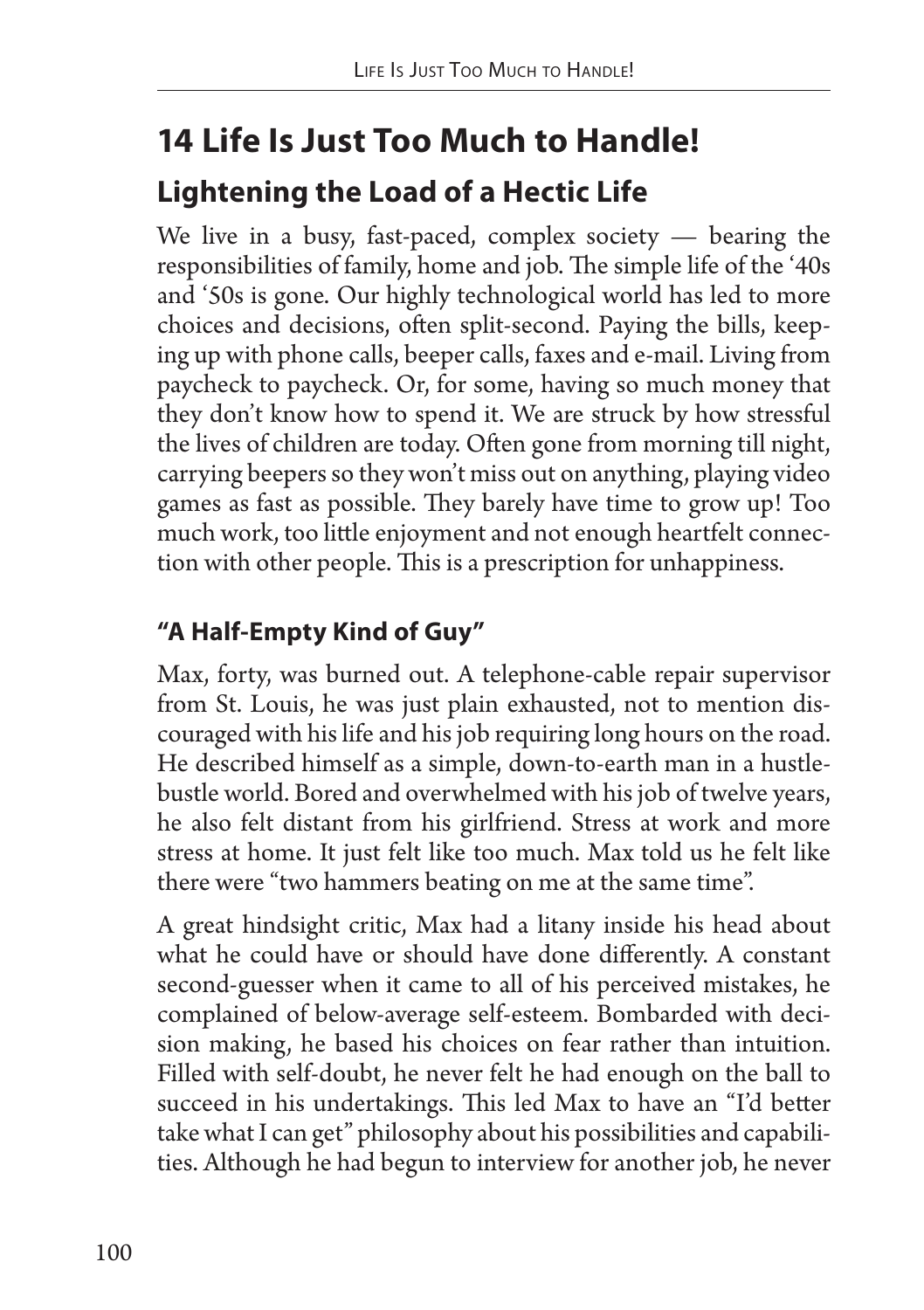felt he had a ghost of a chance of being hired elsewhere. The truth was that Max's employers placed a lot of value on his expertise, but he never believed it. He described himself as a "half-empty kind of guy".

The product of a typical Midwestern farm family, Max felt unjustly punished by his father. "I got the message that I couldn't do anything right, and it stuck with me." Like glue. Max's feelings about his life were those of total loss, failure and helplessness. When he felt worst, he was gripped by a tight feeling in his chest and a loss of appetite. Rather than look at what he could change in his environment or what role others played in his disappointments, Max pointed the finger at himself, just as his father had done to him. His inner dialogue went like this: "What can I do to improve myself? I thought I was trying, but I guess I'm not doing it well enough."

Ultimately Max felt quite desperate and anxious, as well as clueless about how to remedy his life. He called himself a defeatist but could not figure out how to pull himself out of the pit. He lamented, "I've failed in so many ways, made so many stupid decisions in my life. I mull things over to death, afraid of making the wrong decision. Everyone is dissatisfied with me. It's too much to bear." When we asked what was unusual about him, he answered, "I'm a nobody. I know that's a pretty sad statement but that's how I feel. Wrung through the wringer."

Max had never done well in school, mostly Cs, Ds and Fs, even though he was an intelligent man. Convinced that he would fail, he panicked before tests and inevitably was the last to finish. Awkward in social situations, he didn't speak unless he was very sure. "I go off and sit by myself or dismiss myself. I don't fit." Max's greatest fear was of negativity, even though he knew he generated it himself. "I don't trust the human world. I feel like a pea in the ocean and there's nothing to do about it." Max dreamed about unfinished projects.

The first medicine we gave Max, *Aurum metallicum*, had little effect. However, he benefited considerably from *Cadmium sulphuricum*, a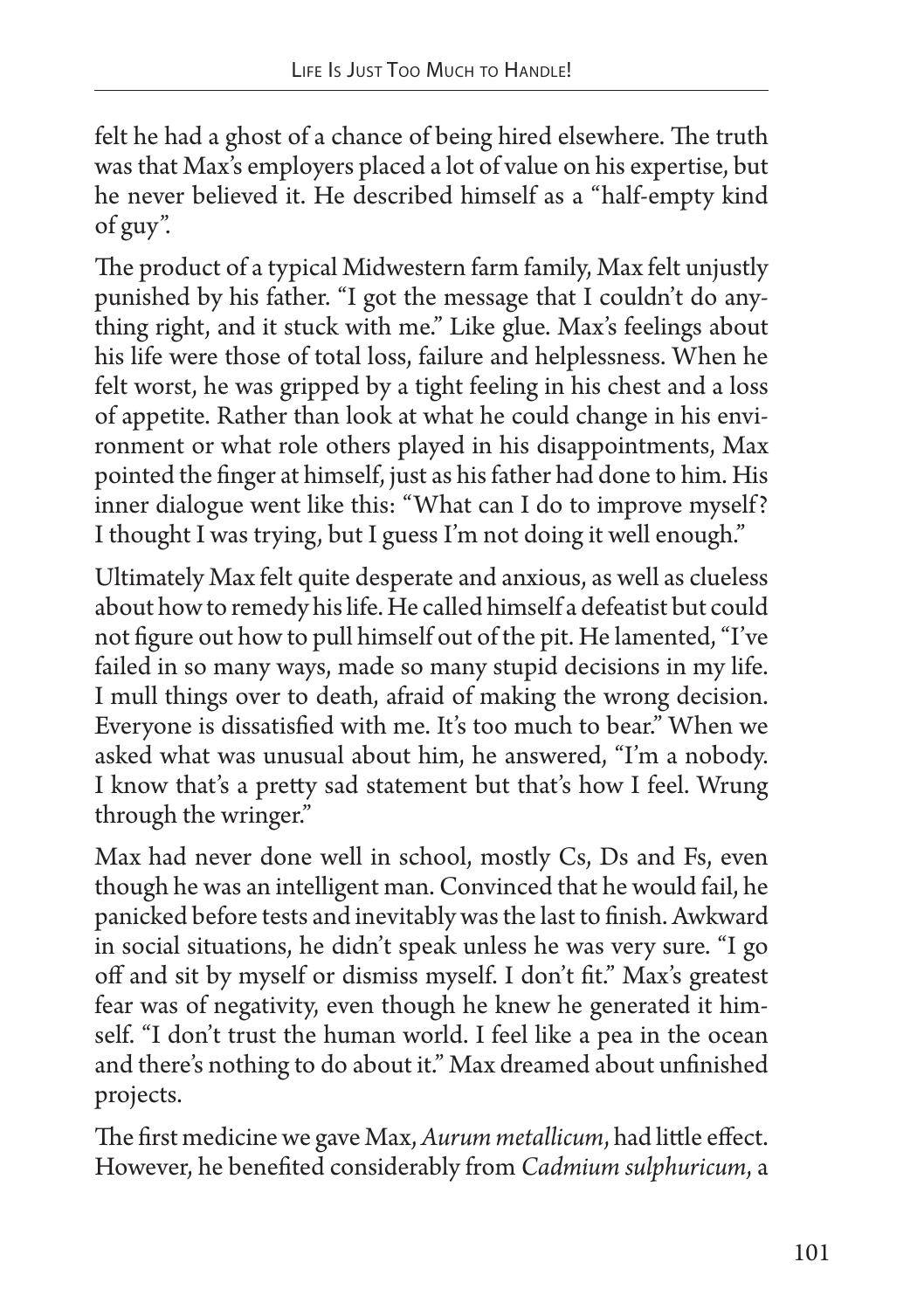medicine for depressed, discouraged individuals who feel stuck and unable to move. Though their ideals may be high and they may be quite capable, they never feel that way. Their performance anxiety is great because they suffer from such tremendous self-doubt and reproach. This metal is actually used in telephone cables, so it is interesting that Max, who worked with the cables for many years, needed this particular substance. Perhaps his state was brought on by the continual exposure to the substance.

Six weeks after taking the *Cadmium sulphuricum*, Max felt less desperate. Whereas he acknowledged feeling "beside himself" prior to the homeopathy, now he enjoyed more periods of being at ease. "I'm not so focused on the problems at hand. I feel more able to come up with a solution. I've seen some possibilities to get out of my situation. My outlook is moving forward."

Over the next six and a half months Max continued to improve. He actually changed jobs and his spirits improved. He and his girlfriend were getting along better. "I'm not at all depressed. I'm actually pleasantly surprised when I step outside myself and look in." Seven months after the original dose of the *Cadmium sulphuricum*, Max felt that he was slipping when lots of pressure came up in his new job. The self-blame had begun to creep back. We repeated the medicine at that time.

Many people believe that once a failure, always a failure. This case shows that, with the right kind of help, that is not necessarily true.

## **"I Felt God Calling Me"**

Meg, a forty-year-old clothing designer, was the middle child of three children. She first came to see us four years ago, and we have subsequently treated her two daughters and her mother as well. Although Meg was quite close to her mom, her father was a mean, critical and abusive alcoholic. Meg's grandfather made sexually suggestive advances toward her, which caused her to lose her trust in him. Meg's family moved from California to Florida when she was twelve. Not only was she traumatized by moving far away from